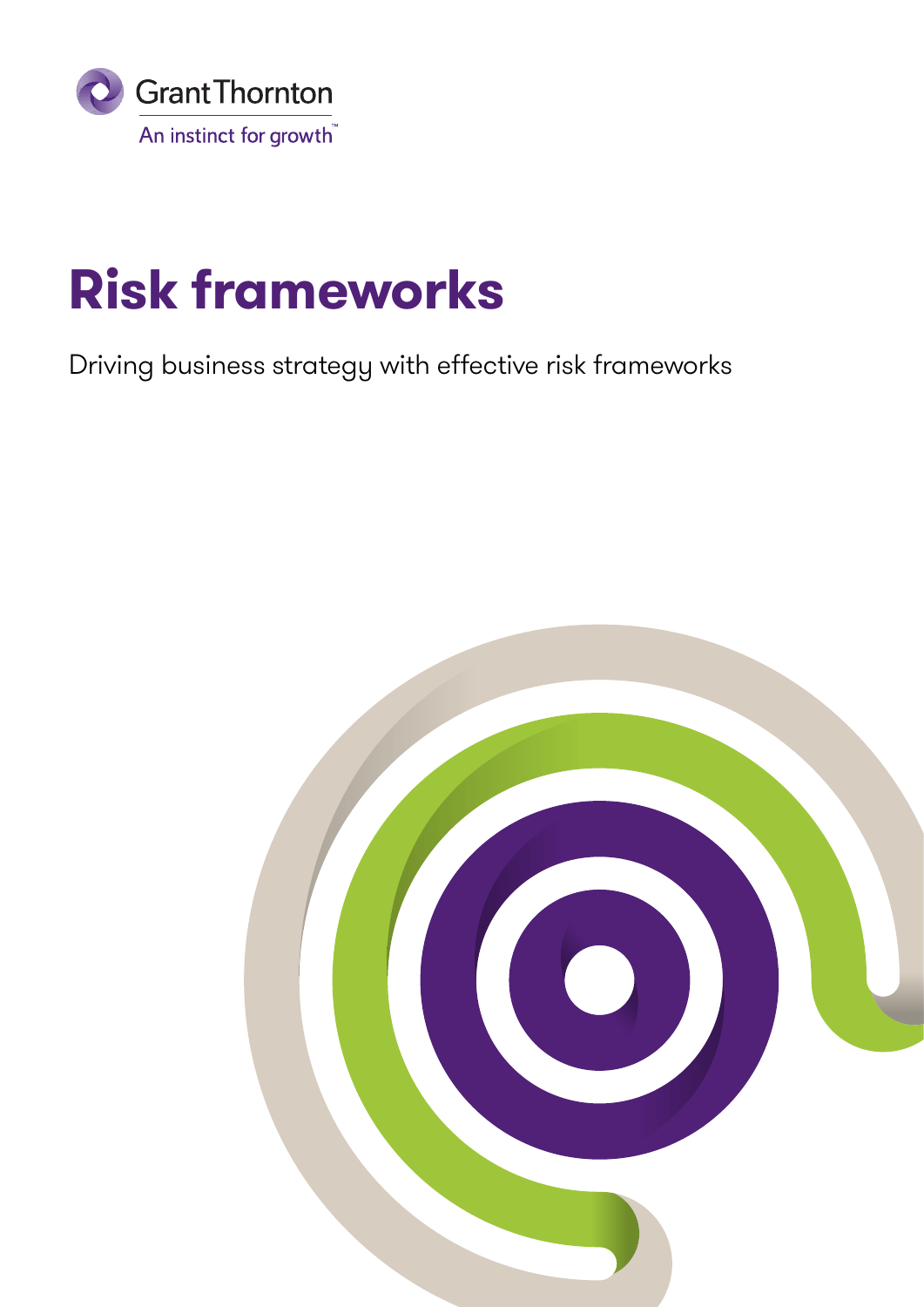## **Integrating risk management with business strategy**

Each year, a board begins its planning period with a set of strategic options balanced against a wallet of finite resources. Each of these options carries with it a profile of varying risks, therefore a robust and effective risk framework is designed to assist boards with a pragmatic assessment of competing strategy options versus the firm's financial resources.

While in today's business environment the need for effective risk management is a forgone conclusion, the heightened focus on risk management in recent years is a reflection of the increasingly complex operational and regulatory environment facing all firms. In light of these increasing complexities, a streamlined risk framework can enable firms to realise their objectives by providing:

- a technical sounding board
- an independent view
- an advisory partner.

The business strategy drives an organisation's risk appetite; therefore, tailored to the firm's needs, a risk function can reduce uncertainty and improve organisational learning and resilience. Most importantly, by acting as a facilitator, a well designed risk function can help drive business outcomes and support organisations in achieving their firm-wide objectives.

The PRA has eight Fundamental Rules which they expect all firms to abide by. Rule number five says a firm must have effective risk strategies and risk management systems. In addition to PRA guidance, firms can reference ISO 31000 and COSO which encapsulates a best practice approach with a comprehensive list of core principles that guide a firm's risk

management process. Acknowledging and incorporating these core principles into a robust risk framework is a move towards academic best practice.

**Risk** is the 'effect of uncertainty on objectives'. This effect can either be a positive or negative deviation from what is expected (ISO 31000).

**Risk management** refers to a 'coordinated application of resources to minimise, monitor, and control the probability and/ or impact of unfortunate events or to maximise the realisation of opportunities' (ISO 31000).

### **A risk framework**

- converts a set of ideas into strategic options for the board's consideration
- outlines the risks undertaken in relation to the firm's risk capacity
- sets out the firm's risk profile in implementing the firm's strategy
- provides the board with a complementary horizon scanning capability
- acts as a toolkit for monitoring risk taking.

## ISO 31000 core principles

### **Risk management:**

- creates value
- is an integral part of organisational processes
- is part of decision making
- explicitly addresses uncertainty
- is systematic, structured and timely
- is based on the best available information
- is tailored
- takes human and cultural factors into account
- is transparent and inclusive
- is dynamic, iterative and responsive to change
- facilitates continual improvement and enhancement of the organisation.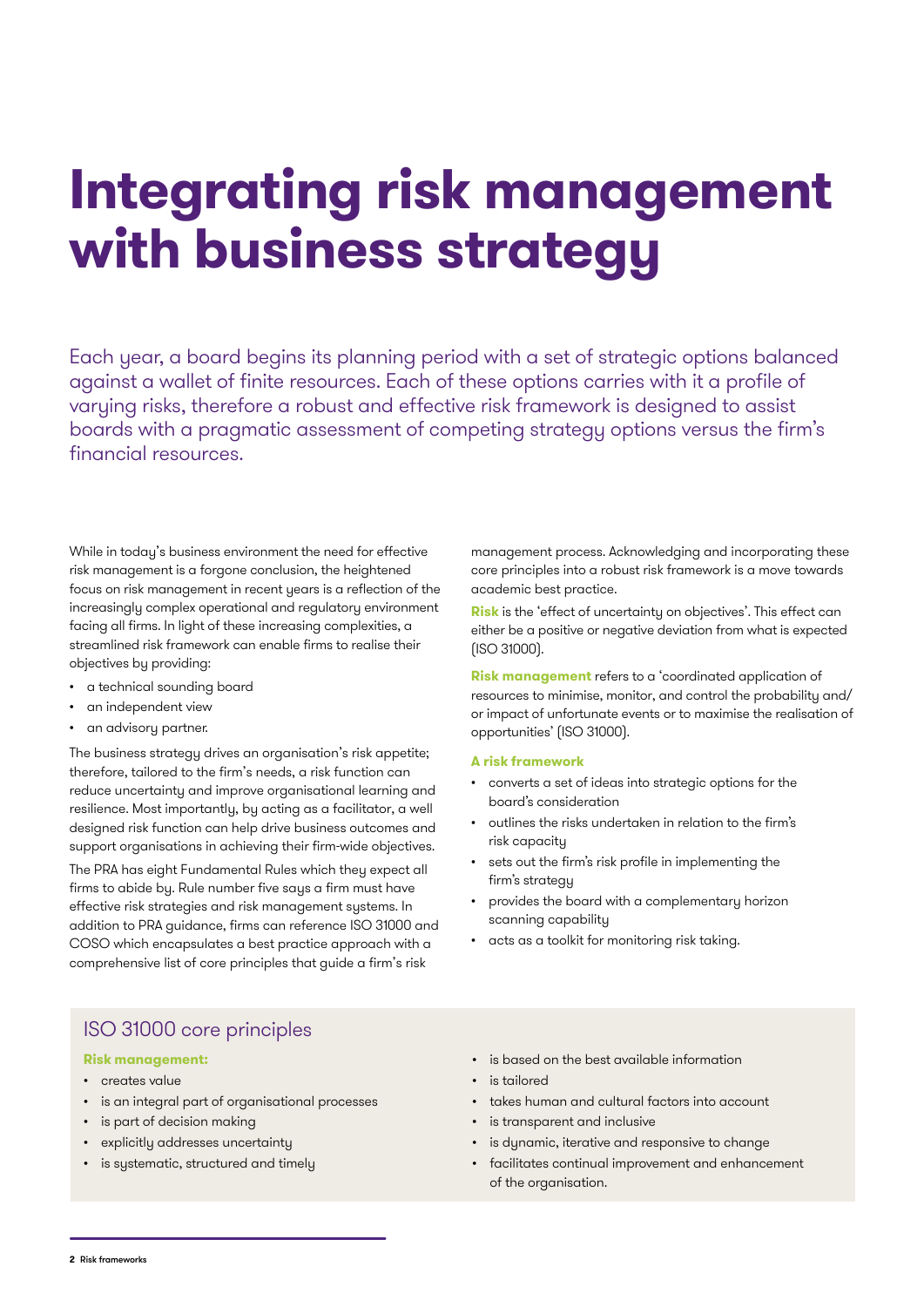## **Sources of risk**

A large part of risk management is cognisance of potential risks and the design of mitigation and contingency plans to address threats, if and when they arise. Below is a selection of financial services risks:



"Measured risk-taking is at the centre of all commercial activity. It then follows that effective risk management through good corporate governance underpins commercial success."

## Common causes of business failure:

While each financial services firm experience its own array of business failures, common causes of corporate collapse include:

- ineffective risk assessment strategy
- managerial inefficiency and ineffectiveness
- strategy over-reach and resource inadequacy
- deficient metric performance
- ineffective 1st line capacity
- cost-benefit biases
- poor financial management
- socio-cultural factors
- political risk
- macro economic volatility
- cultural confusion/conflict
- bottom line focus overriding corporate policies
- lack of pertinent information.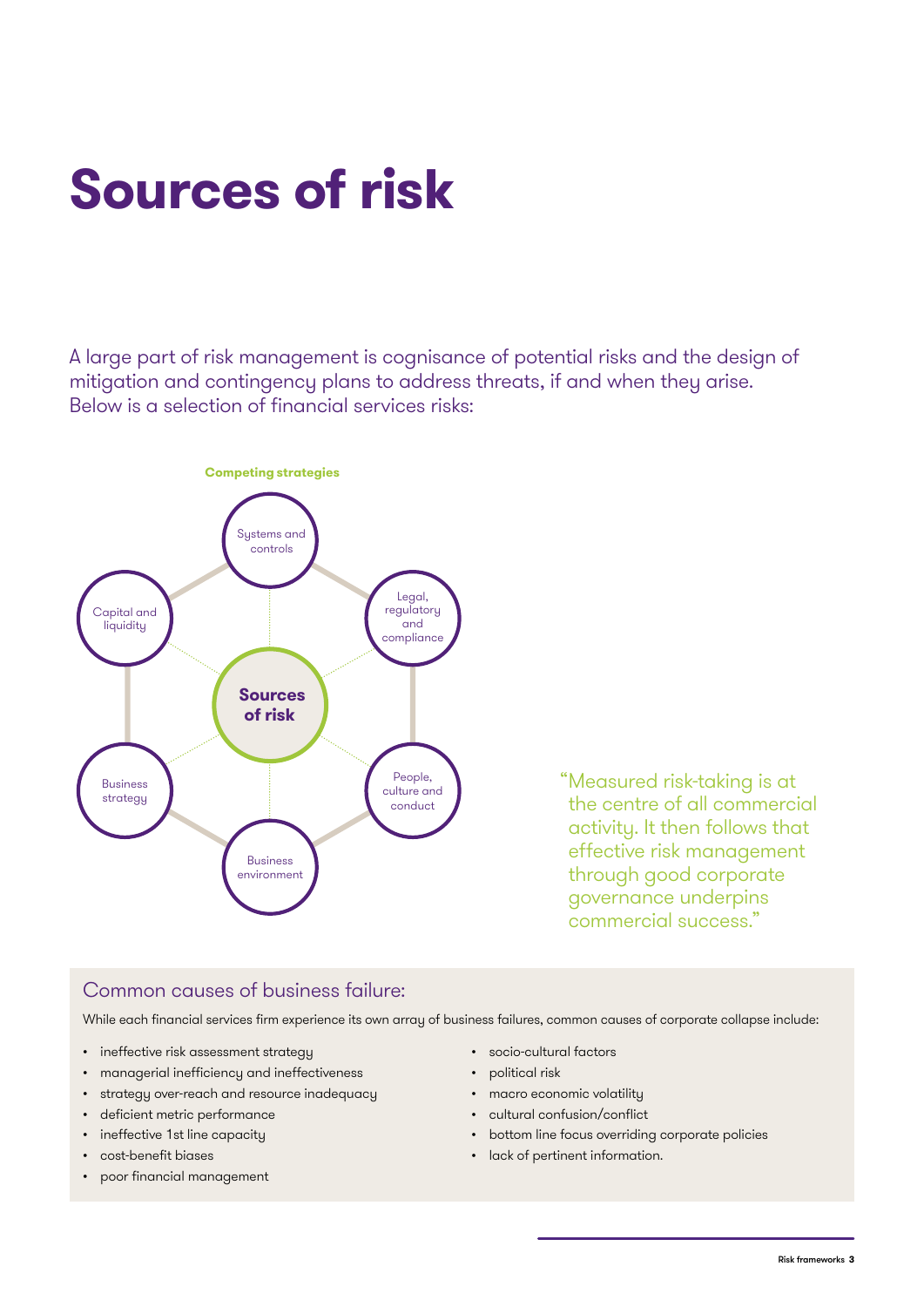### **Real life examples** Macro environment



#### **Macro environment**

The vote for Brexit has added a new dimension to an already complicated world where monetary policy and quantitative easing are being used to stimulate weak aggregate demand. risk

The current undefined way in which Brexit is unfolding and **Business** the timing of execution brings uncertainty and paralysis to **strategy**  decision making. Influencing the government with a wish list and making arrangements for different scenarios of the trade<br>deal is as wired deal is required.

International banks operating in the UK are having to consider passporting rules and are evaluating the possibility of different locations, both for themselves and the possible future shape of the market. nselves

### **Cost of liquidity**

.<br>The Bank of England's low interest rate policy, quantitative mo bank or England of Swimbroot rate policy, quantity<br>easing and the funding for lending scheme have been injecting liquidity and lowering the cost of borrowing. **liquidity** in the Li

.<br>Two implications are immediately faced: What do you rwo implications are immediately raced. what ao you<br>pay depositors? Do you charge them? How do you price increased working capital facilities provided today, when the corporate credit ratings may change in the event of a 'slow down', where liquidity will be required? **liquidity**  liverial<br>S Two implications are immediately faced: What of good





### **Cyber security**

Cyber security is an ongoing race that requires continuous security investment by financial institutions combating criminal organisations.

-<br>Recently criminals forced their way into a country's central bank system and were able to steal US\$81 million. The **Systems**  criminals overcame the sub-standard IT security at the **and** institution using custom-made malware to manipulate the **controls** local instance of the SWIFT system. s centro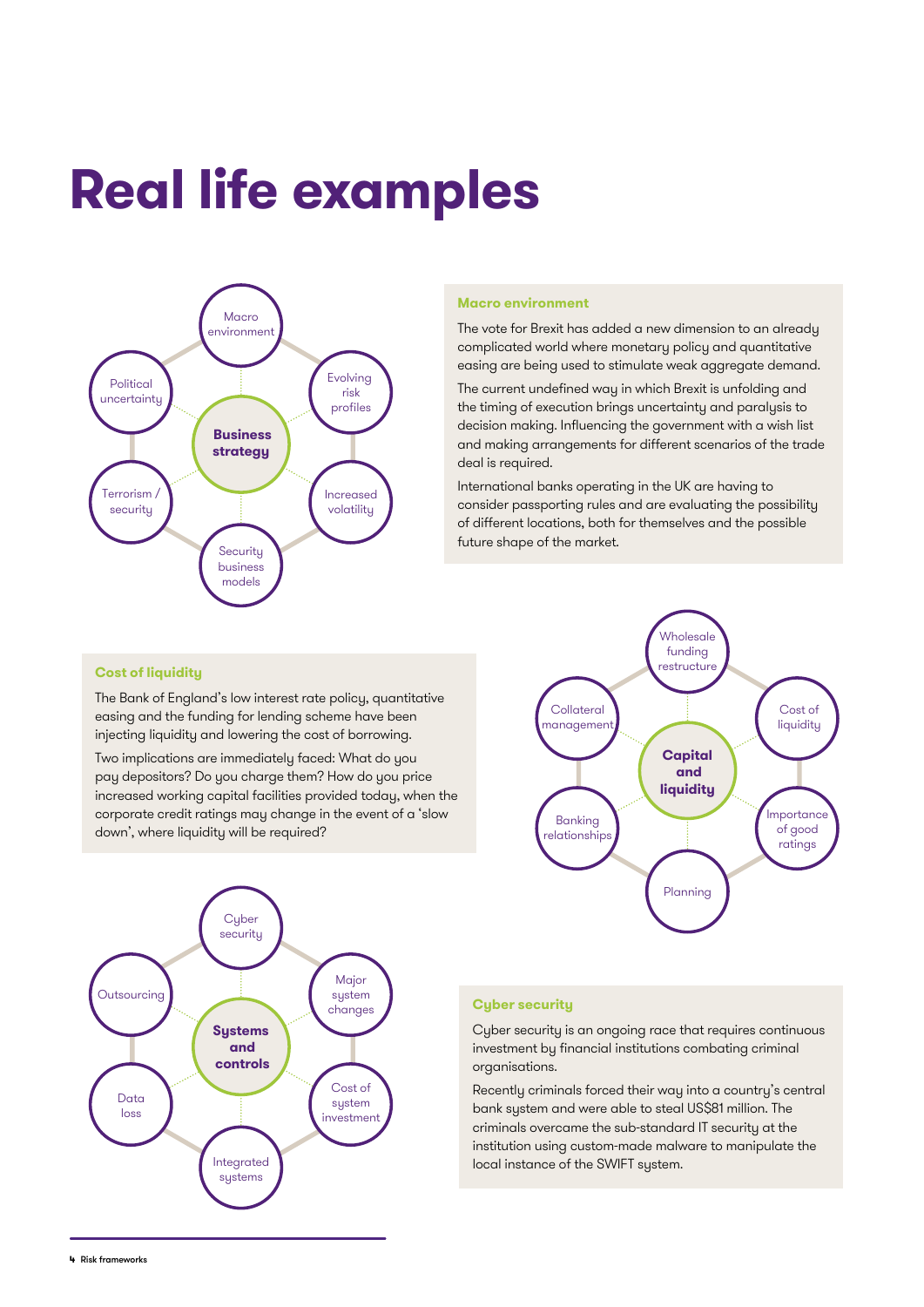

#### **Emerging technology** Emerging , technolo

The effect of fintech solutions is increasingly being seen in the markets. In response to the UK competition authorities' review into how the banking market could work better for consumers and small businesses, the regulator recently announced that mobile apps could regulator recently announced that moone appe ceals<br>provide a digital cure for inertia and boost account switching.

A common platform known as open banking will enable sharing consumer data with an app that can better help manage finances.



In recent times, it was difficult for the regulators to convict senior employees in high profile banking failures as well as scandals **conduct**  such as the benchmark manipulation.

To tackle this the Senior Managers Regime has been established to strengthen accountability in banking. This regime places onus on key managers who can be held responsible if things go wrong. Talent loss jime has k

Similarly the certification regime holds organisations responsible to ensure that their staff have the competency to do their job and are continuously assessed.





### **Regulatory changes**

The pace of regulatory change post the financial crisis has been continuous at a national, European and international level. Organisations need to ensure that their internal teams have the capacity and capability to capture the new rules and prepare for them. the finant

Regulatory change has increased the cost of doing business and **Legal,** testing non-compliance will result in huge fines and loss of reputation. **regulatory**

Operational

In the UK, the regulators have increased the use of Skilled **and** Person Reviews (S166) which have a big cost in time and **compliance** financial resource to action and implement associated remediation programmes.  $\overline{a}$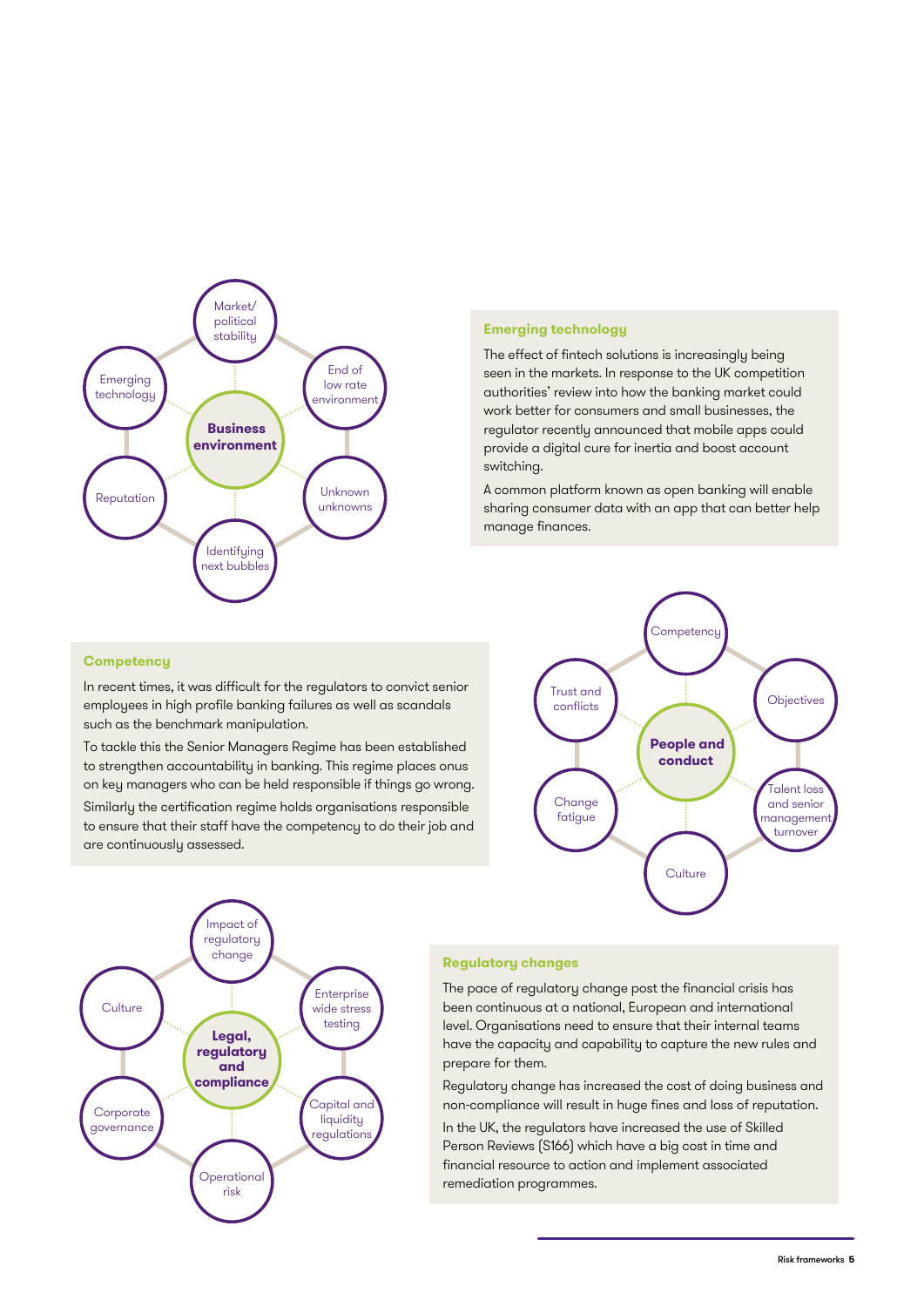# **How does an effective and robust risk framework help you?**

In light of the new demands facing firms of all sizes and from all sectors, robust risk frameworks that enable organisations to effectively manage and mitigate risks have never been so important.



## An effective and well implemented risk framework will:

- increase the likelihood of achieving firm objectives
- improve the identification of opportunities and threats
- improve mandatory and voluntary reporting as well as overall governance
- comply with relevant legal and regulatory requirements
- effectively allocate and use resources for risk treatment
- maximise sustainable value
- enhance health and safety performance, as well as environmental protection
- improve organisational learning and resilience
- improve loss prevention and incident management
- establish a reliable basis for decision making and planning
- improve stakeholder confidence and trust.

**6** Risk frameworks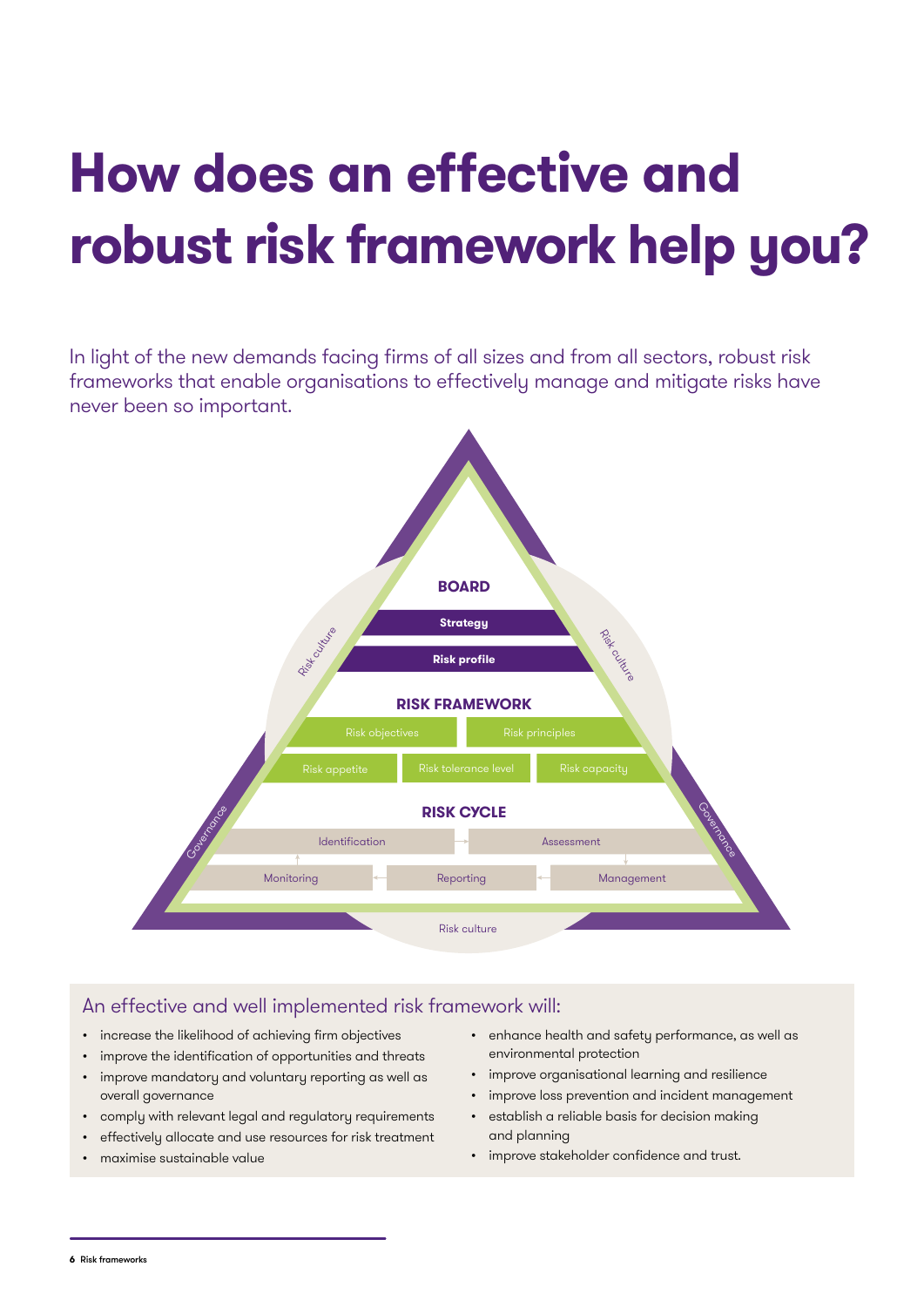## **Integrating risk culture within your organisation**

A risk framework built upon a foundation of poor risk culture will produce conflicting messages within the organisation. A company with a strong risk culture that incorporates shared values, on the other hand, provides clear guidelines and a platform to facilitate the achievement of common business objectives.

An effective risk culture, therefore, is one that enables and rewards individuals and groups for taking the right risks for the organisation, its customers and shareholders.

Risk culture is the set of acceptable behaviours, discussions, decisions and attitudes toward taking and managing risk, encouraged by the tone from the top.

Such attitudes and behaviours comprise, but are not limited to, timely, transparent and honest communication, a common purpose, values and ethics and the active promotion of learning and continuous development.

The board has a responsibility to establish, communicate and put into effect a risk culture that aligns with the strategy and objectives of the business and thereby supports the embedding of its risk management frameworks and processes.



## To achieve an effective risk culture, the board must ask the following questions:

- What is the current risk culture in our organisation?
- How do we want to change our risk culture?
- How are we able to improve risk management within that culture?
- How do we realise that desired change?

"Risk culture is the set of acceptable behaviours, discussions, decisions and attitudes toward taking and managing risk, encouraged by the tone from the top".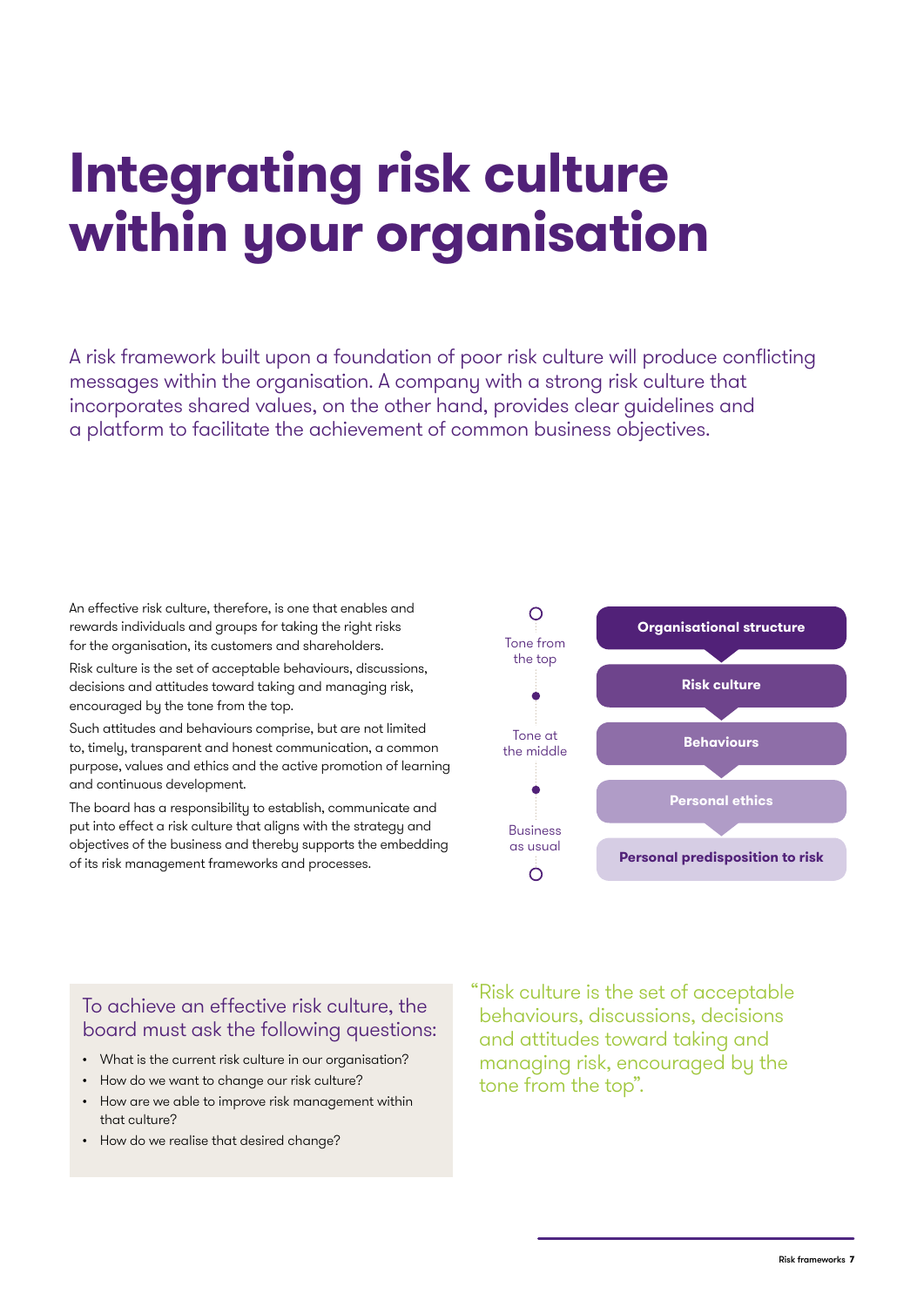# **Delivering effective solutions**

Grant Thornton will partner with you to ensure your risk management framework complements your firm's strategy.

By setting meaningful metrics, constructing effective reporting infrastructure and improving information flows, we will ensure a consistent approach is applied to risk management to satisfy stakeholders. By identifying, managing and mitigating risks today, a coordinated risk management framework can increase risk capacity and enhance horizon scanning capabilities.

As a result, to demonstrate a robust framework to regulators, internal processes and governance is essential to financial services firms, to fulfil the management of financial resources such as capital and liquidity and to ensure robust recovery and resolution planning.

| <b>Senior Management</b>                                                                                                                                                                               |                                                                                                                                                                                                                                                                                     |                                                                                                                                                            |  |
|--------------------------------------------------------------------------------------------------------------------------------------------------------------------------------------------------------|-------------------------------------------------------------------------------------------------------------------------------------------------------------------------------------------------------------------------------------------------------------------------------------|------------------------------------------------------------------------------------------------------------------------------------------------------------|--|
| <b>First line of defence</b><br>Affecting firm strategy<br>Abiding by regulations<br>Maintaining risk tolerance<br>Implementing first line internal<br>controls<br>Raising risk awareness and culture. | <b>Second line of defence</b><br>Building risk register<br>$\bullet$<br>Reporting/monitoring risk exposures<br>Risk advisory and sounding board<br>$\bullet$<br>Stress testing<br>$\bullet$<br>Setting limits and monitoring triggers<br>$\bullet$<br>Risk mitigation.<br>$\bullet$ | <b>Third line of defence</b><br>Providing assurance that<br>$\bullet$<br>governance and first and second<br>lines of defence are operating<br>effectively. |  |
| Internal capital adequacy assessment process                                                                                                                                                           |                                                                                                                                                                                                                                                                                     |                                                                                                                                                            |  |
| <b>Internal liquidity adequacy assessment process</b>                                                                                                                                                  |                                                                                                                                                                                                                                                                                     |                                                                                                                                                            |  |

**Board Committees**

**Recovery and resolution plan**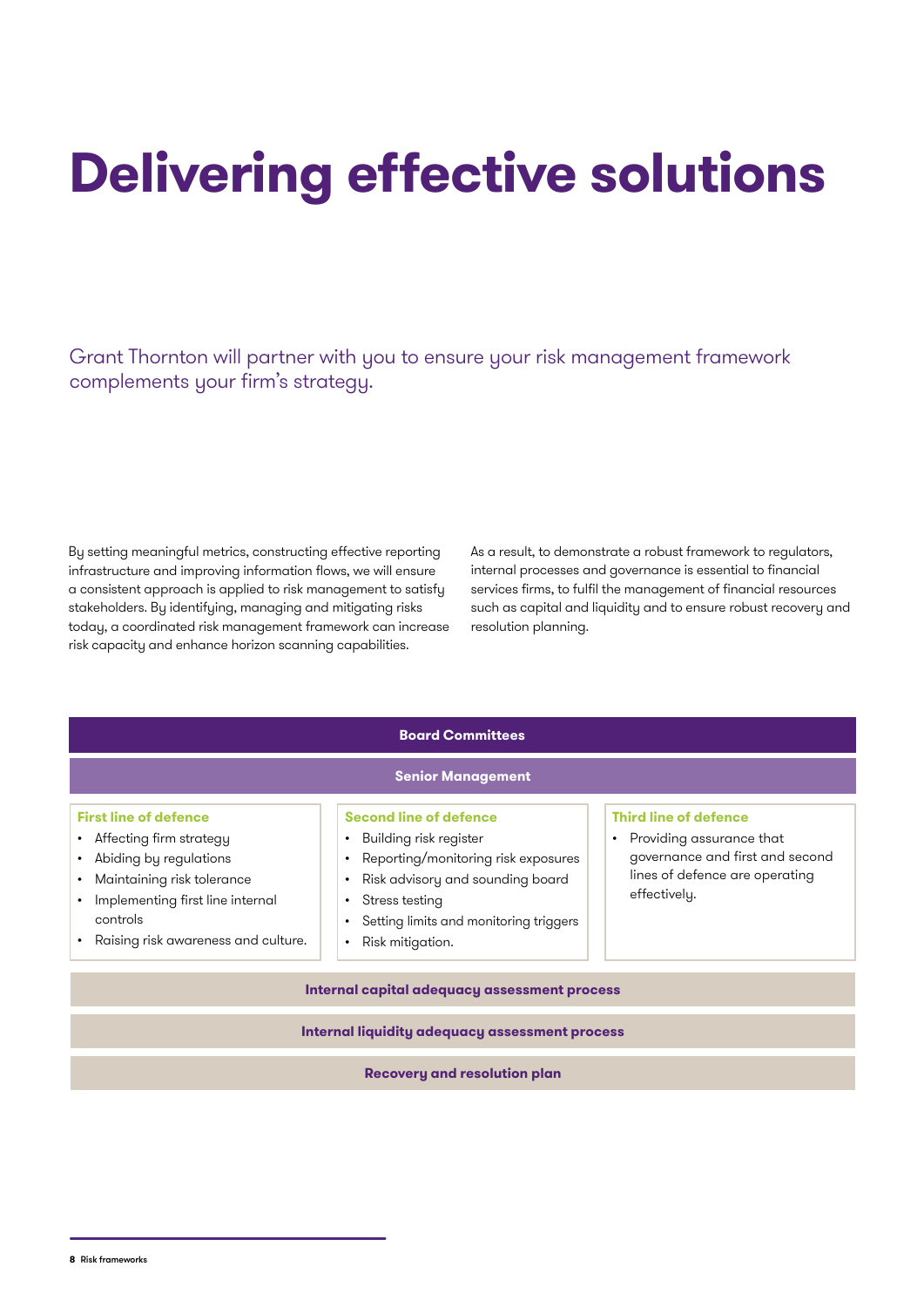# **Our experience**

Our Risk Management Advisory team comprises subject matter experts with backgrounds in senior positions in a number of high profile organisations. They have advised businesses of all sizes across a variety of sectors and are able to draw on deep and varied industry and product knowledge. Examples of successful financial services engagements include:

### Case study 1

### **Nature of the work**

• The Risk and Finance team worked closely with an international private bank that was experiencing significant regulatory scrutiny, and re-designed their enterprise risk framework to support the business strategy. They also led the implementation of an improved governance model and a new forward looking business plan

### **What we did**

- The engagement was made in scope, covering a complete re-build of the risk framework including appetite statements and risk policies to the full delivery of key regulatory documentation including ICAAP, ILAAP and recovery planning
- An important element of this assignment was working with the senior management teams in coaching and preparing for the regulatory scrutiny of the capital and liquidity frameworks

### **Value we added**

• Application of risk approaches based on best practice methodology ensuring the risk frameworks represented the bank's risk appetite and risk culture

## Case study 2

### **Nature of the work**

- We were engaged by the European Commission as a monitoring trustee to oversee a number of systemic European banks
- This work involved oversight of all business practices, strategy, governance, risk framework, structural arrangements around the three lines of defence and ongoing monitoring against international best practices

### **What we did**

- Reviewed the overall strategy and its alignment to risk appetite and overall management of risk and control
- Evaluated the effectiveness of the overall risk management framework
- Evaluated the risk, compliance and internal audit functions for organisational effectiveness and best practices
- Assessment of management of prudential risk ie capital and liquidity management
- Provided oversight of mandatory cost efficiencies as dictated by European Commission

### **Value we added**

- Aligned policies, procedures and practices to the international standards
- Ensured appropriate risk appetite and framework definition and application
- Developed metrics to monitor ongoing performance, all of which is from the basis of reporting updates to the European Commission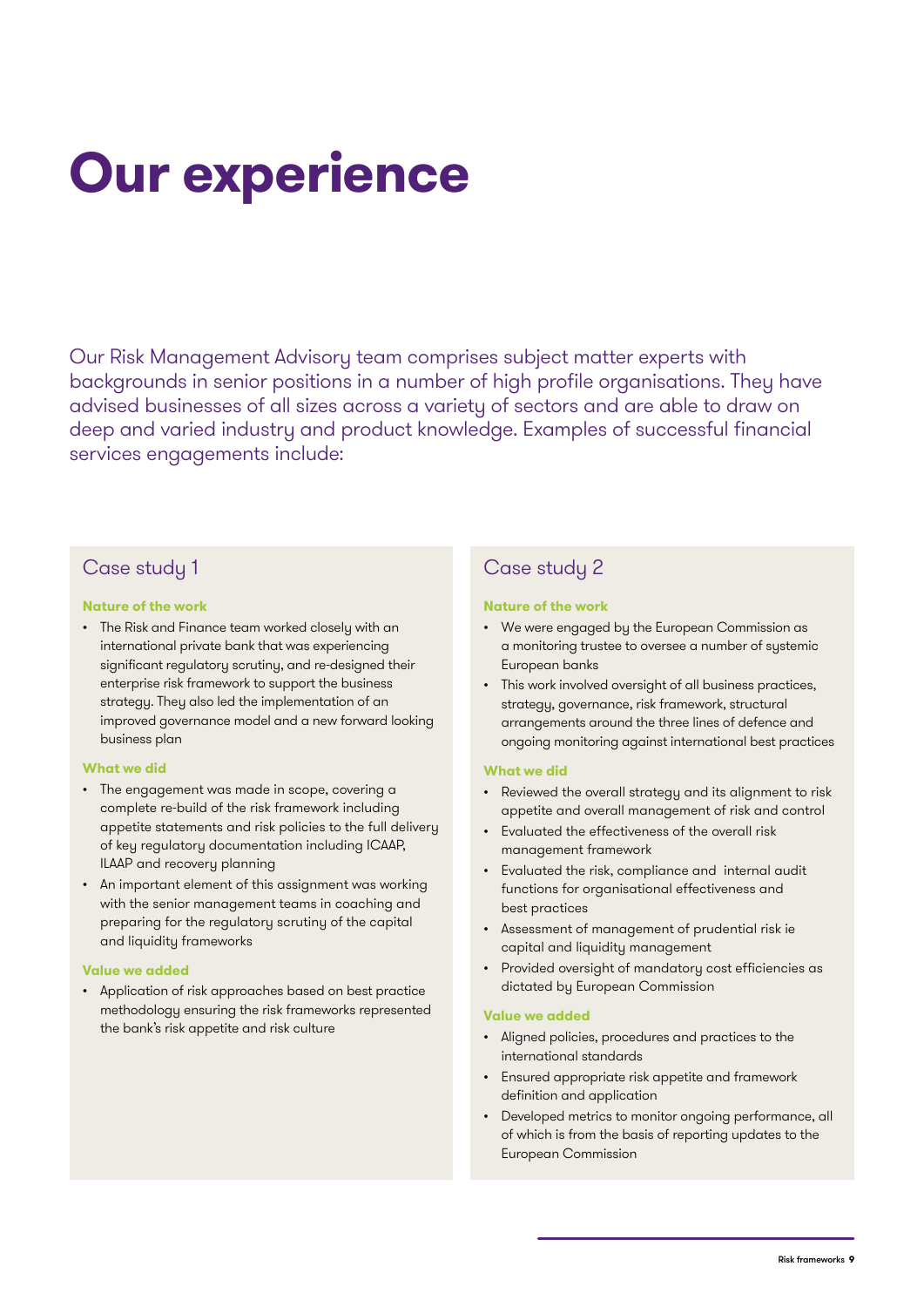# **Why Grant Thornton?**

Regardless of the sector or the size of the firm, Grant Thornton can offer tailored bestin-class advisory and assurance services to facilitate the effective operation of your risk framework. Whether you require assurance concerning your existing risk framework or, rather, the design and implementation of a new robust risk model, we can provide seasoned professionals and practitioners to meet your needs.

### **Grant Thornton's Risk Management Advisory team can assist in a number of ways, including:**

- designing and implementing risk management frameworks, encompassing expertise in market, credit and operational risk – including associated model frameworks
- identifying meaningful metrics and constructing monitoring and reporting infrastructure
- strengthening enterprise-wide regulatory compliance programmes
- improving governance processes and control frameworks
- designing and reviewing capital and liquidity adequacy and allocation
- supporting improvement of business and strategic risk, reputational risk, operational and financial risk, and people risk
- improving information flows across Finance and Risk frameworks
- advising on the IT framework used to manage your Finance and Risk functions (including design, control framework, project management, change management etc).



"Recognising the need for all firms, big or small, to take risks in order to remain competitive, we believe robust risk frameworks that enable organisations to effectively manage and, where possible, mitigate risks, form the bedrock of success."

**10** Risk frameworks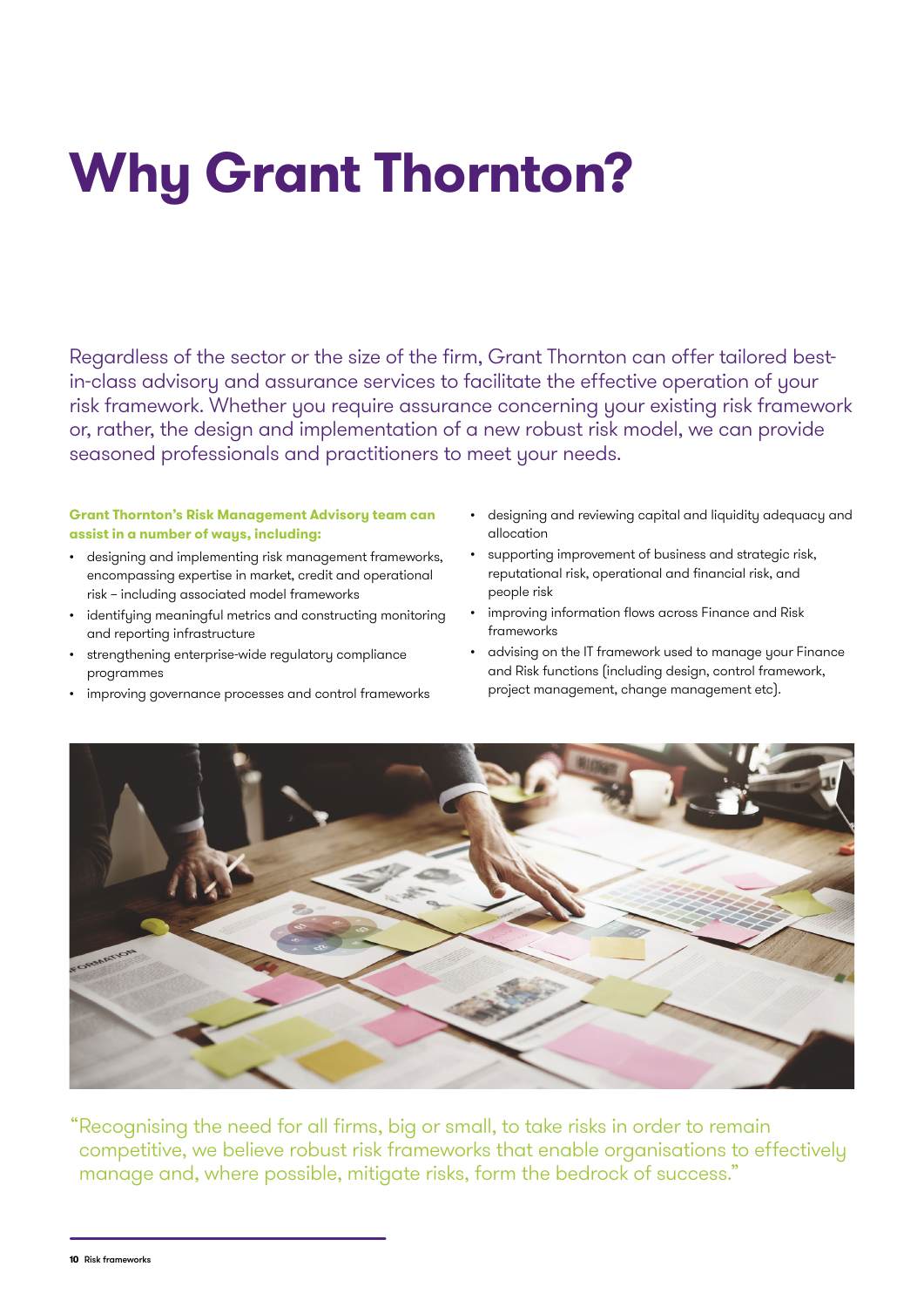

| - |
|---|
|   |
|   |
|   |
| - |
|   |
|   |
|   |
| — |
|   |